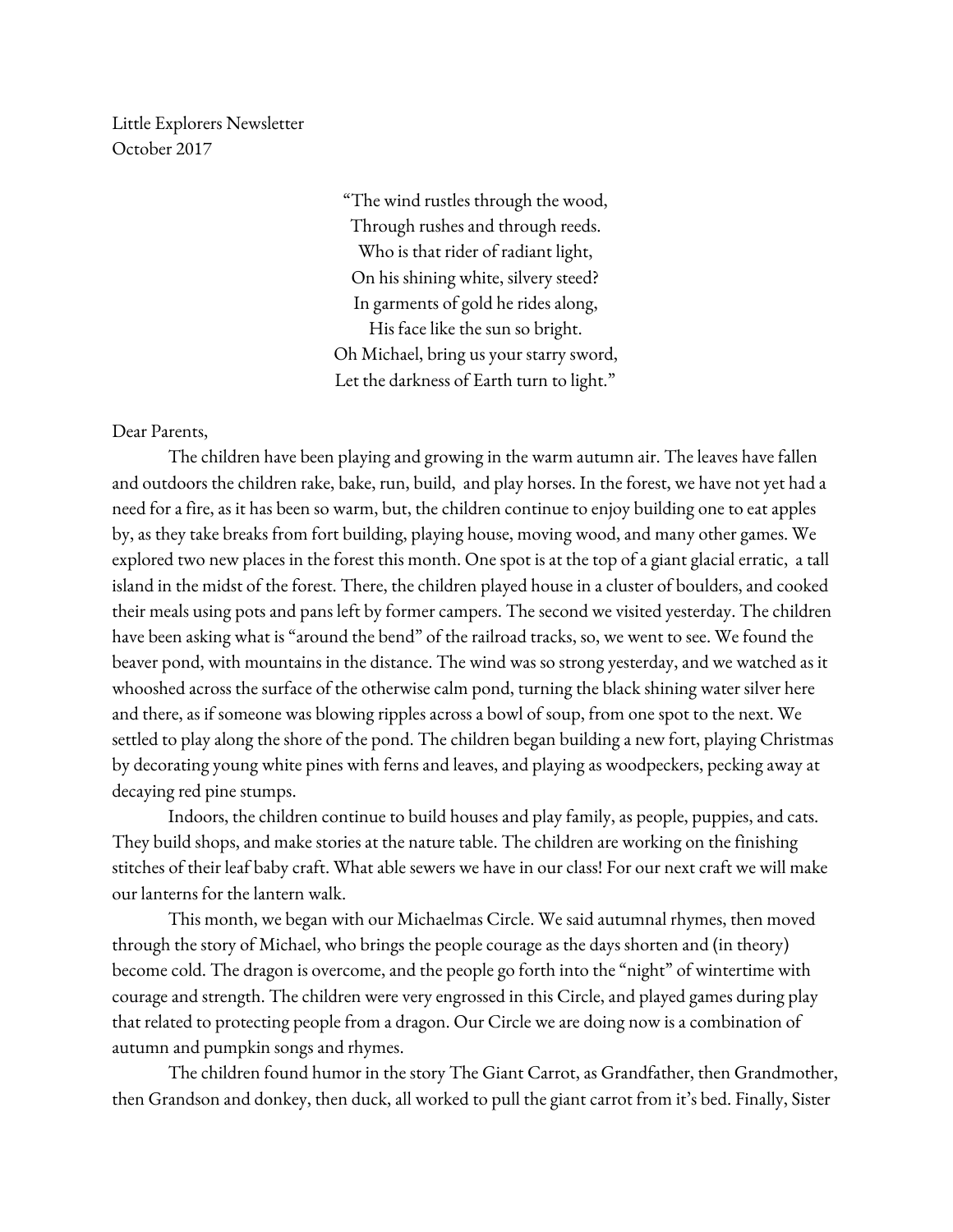Spider lends her silvery thread, and it is with the help of spider that the carrot is finally released from the earth!

The children heard Little Boy Knight, a tale about a boy who longed to be a knight. One day, he rode off on his pony, and was appointed by the King to find the dragon's cave, to help the princess, who was taken by the dragon. Little Boy Knight calls for help to Michael, the great archangel who helps people do brave and strong things. Michael sends the boy a sword of light, which the dragon surrenders to, seeing the might and courage the boy carries with it. The dragon promises to protect people from harm in the Kingdom, and the princess returns home.

In Sylvie and the Pumpkin, Sylvie is finally old enough to harvest her pumpkin from the pumpkin patch, on the top of a steep hill at their farm, on her own. She chooses the one that is big and plump and round, but, it is too big to carry. She rolls it along, but, it gets away from her on the hill, and she has no choice but to watch it "bumpity-bump" down the hill. Along its descent, the pumpkin knocks over goat, then pig, then rooster, then Grandfather, who is out for a walk. The pumpkin then rounded a bed, and Sylvie wondered if it was broken, but, she knew she had to check in with all of the creatures before she checked on her pumpkin. She helped each creature up, one by one, gave them some love, and apologized for the pumpkin having knocked them down. Then, she finally found her pumpkin at rest in a soft pile of leaves, unblemished! I felt the children could use the reminder embedded in this story to stop and check in with a friend if an action has caused someone to fall, even if it is just a little bump!

The Green Button is about an old man who found a green button in his yard as he raked leaves. The man replaced a missing button on his jacket with it, and was happy, but, then, a small man dressed all in green came in the night demanding, "Give me back my button!" The old man asked the man in green to come back another time. When he does, the demand is a little less harsh, but, the man dressed in green tries to pass off a bag of poisonous mushrooms in exchange for his button. The old man explains he could not give the button back on those terms. The third time the man dressed in green came by, he described how he was missing his button, and the wind was blowing into his jacket. He said he would appreciate his button back, please. The old man smiled, and, after being asked so politely, cut the green button from his jacket and gave it back to the man dressed in green. This story carries the lesson of how to ask kindly when we hope for something.

Before I wrap this letter up, I would like to describe this month how we help the children to say "no." It is a skill that takes time and practice to learn for some, and comes easily to others. Even when some children are able to say "no" at certain times, it often becomes harder to express discomfort or distaste with what is happening around them in social situations. This is such an important skill for the children to learn, for, when they can speak up and say "no," and describe to a friend why they feel uncomfortable, the children will grow to have the power to stay safe, feel heard, and feel cared for and understood by those around them.

There is learning to say "no" when necessary, and, being able, as a friend, to hear "no," then stop. This is an equally important and difficult skill which we also help the children to develop, so they can grow into respectful, good listeners, who help those around them feel safe and understood.